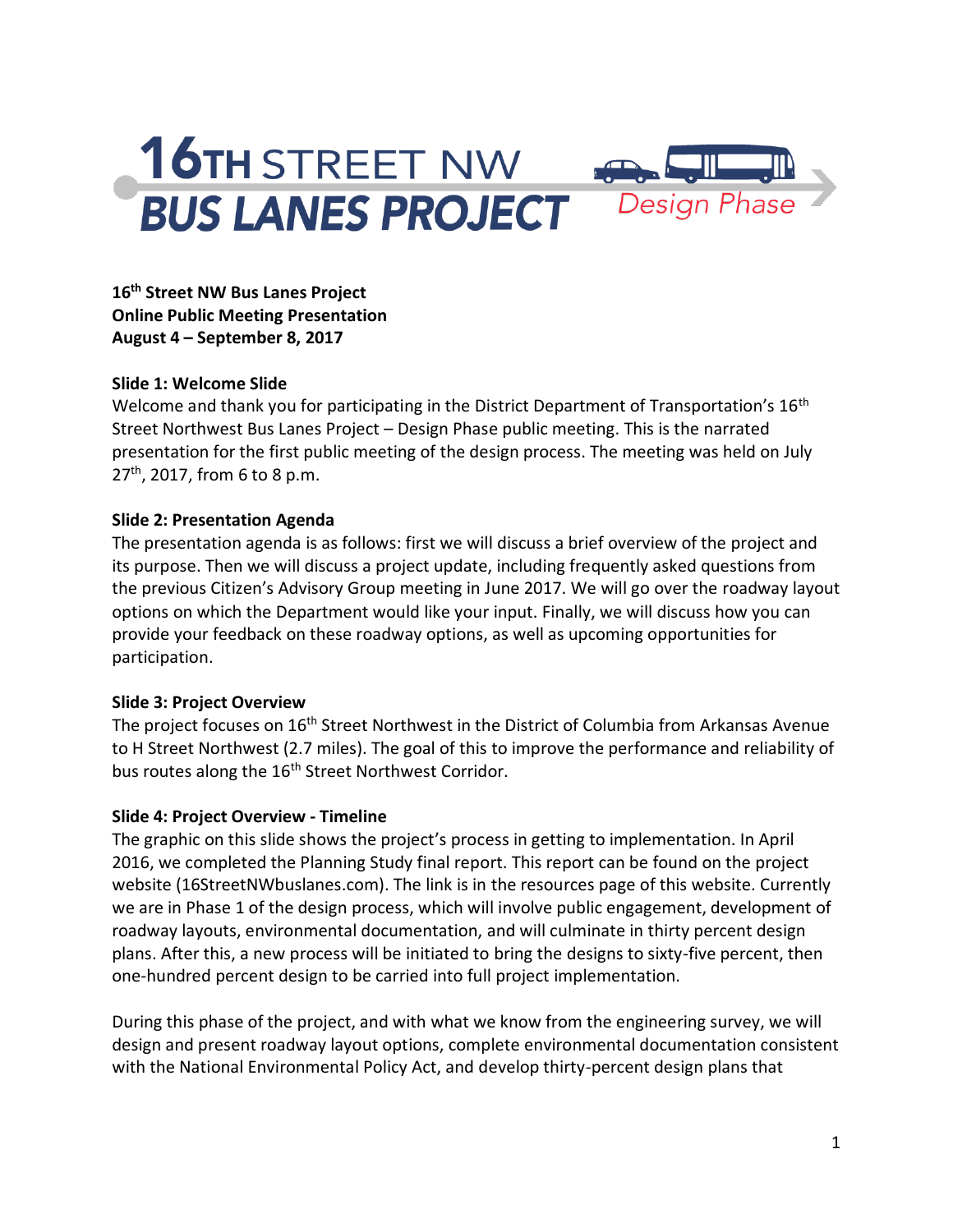include ADA improvements. Built into each of these steps will be an opportunity for the public to participate and provide feedback.

## **Slide 5: Frequently Asked Questions from the Citizens Advisory Group Meeting**

We recently held a Citizen's Advisory Group meeting in June of 2017, which was open to the public. A large number of citizens turned out with the primary comments being about bus stop consolidation and the function of bus lanes along with other questions. A full list of these questions and responses will be available on the 16th Street Northwest Bus Lanes Project website.

## **Slide 6: Bus Lanes (Who will be allowed in the lane?)**

Clarification was requested on who would be allowed to use the bus lanes and how they would be enforced. The District current bus lane policy permits Metrobus, tour buses, charter buses, taxis, and school buses in the lane as well as bicycles and emergency vehicles.

## **Slide 7: Bus Lane Enforcement**

The lanes will have clear pavement markings and signs. DDOT will develop a public awareness campaign leading up to the implementation and coordinate with law enforcement and public works upon implementation of the bus lanes. Other methods, such as camera enforcement, from other cities are also being investigated for their effectiveness.

# **Slide 8: Bus Stop Consolidation (which stops are proposed to be consolidated?)**

We'd like to provide clarification on bus stop consolidation. First, the stops that have been identified for consolidation are as follows, in the southbound direction (heading to downtown) are Newton Street, Lamont Street, and V Street NW. In the northbound direction (heading to Silver Spring), the stops are L Street, Q Street, V Street, Lamont Street, and Newton Street.

# **Slide 9: Bus Stop Consolidation (What are the benefits and impacts)**

These stops were identified in the planning study for consolidation because of their proximity to other stops and ridership relative to other stops along S-line bus routes. Also, based on ridership.

## **Slide 10:Consolidation**

Questions were raised about why we are proposing to consolidate these stops and the benefits and impacts of this consolidation. First, bus stop consolidation will help meet the project's goal of improving the speed and reliability of bus service for the corridor. Stop consolidation means faster, more reliable service. Second, the nearly 20,000 average daily riders during the week will experience a travel time savings with these consolidated stops. However, we know that there are impacts. Riders at the stops identified for consolidation would have to walk an extra one to three minutes to reach the next stop. The maximum walking distance would be an added 610 feet from the current stop.

The Department and project team involved know that these are difficult decisions, but they are decisions that we have to face in order to improve bus service along the corridor. We have to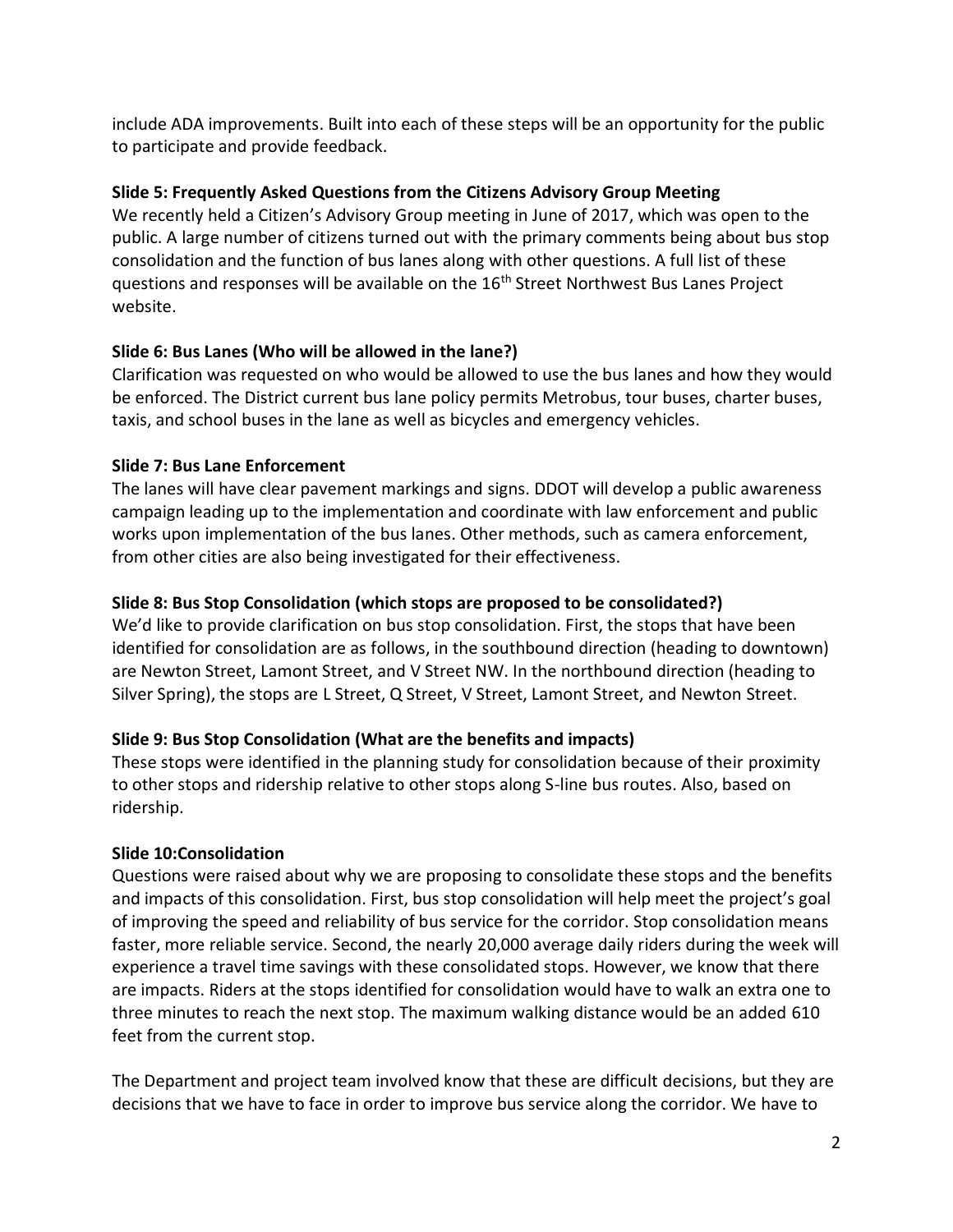balance the reliability and travel time improvements for thousands of riders with the inconvenience of the hundreds that currently use these stops.

## **Slide 11: Bus Service Update**

On June 25, 2017, additional S9 limited-stop service was added for peak period and Saturdays. Based on preliminary results, buses are now more reliable and the on-time performance has improved.

# **Slide 12: Roadway Layout Options**

In achieving the recommendations of the planning study, and to accomplish the goal of the project, the study team had to adjust the recommended alternative for the actual roadway width and its constraints. The project team has developed 5 options for the public to consider. All of options include key elements from the planning study. A peak period, peak direction bus lane and improvements to bus stop facilities.

# **Slide 13: Option 1- No Build**

Option one is the no build option, which is leave  $16<sup>th</sup>$  as it is today. Everything you see in the street will stay as is and bus service will continue to have reliability issues. Traffic remains the same and congestion will likely increase as the District grows. No impacts to parking spaces, historic view or historical resources and a cost savings. Highest number of peak period bus riders will not receive travel time savings. No targeted effort to improve bus stops, bus zones, and roadway.

## **Slide 14: Option 2- Full length, peak period bus lanes (Except between U Street and P Street in the PM peak period)**

Option two is a full-length bus lane in the southbound direction in the AM peak period from Arkansas Avenue to P Street and K Street to H Street. In the PM peak period the bus lane will be from K to H Street and Arkansas to U Street. Option 2 provides benefits to bus riders with faster, more reliable bus service. Largest impacts are with parking and historic view (depending on the lane control options). This option has a high cost.

# **Slide 15: Option 2A/2B – Lane Control Options**

Lane Controls are very important for safety on the corridor and to ensure that drivers understand which lane to drive in.

2A has lane controls at Mt. Pleasant and P Street. 2B (the safest option) has lane controls at every block preventing confusion for drivers and meeting MUTCD standards.

# **Slide 16: Option 2 – No Overhead Lane Controls at Mt. Pleasant**

The main purpose of Options 2C and 2D is to simplify the geometry and have a consistent reversible lane through the intersection. In order to accomplish this, you would need to remove the left turn lane from the existing location. 2C is rerouting left-turning traffic to Columbia Road and Irving Street. Option 2D (Displaced Left-Turn onto Mt. Pleasant Street) the left turn is relocated into a right-turning lane.